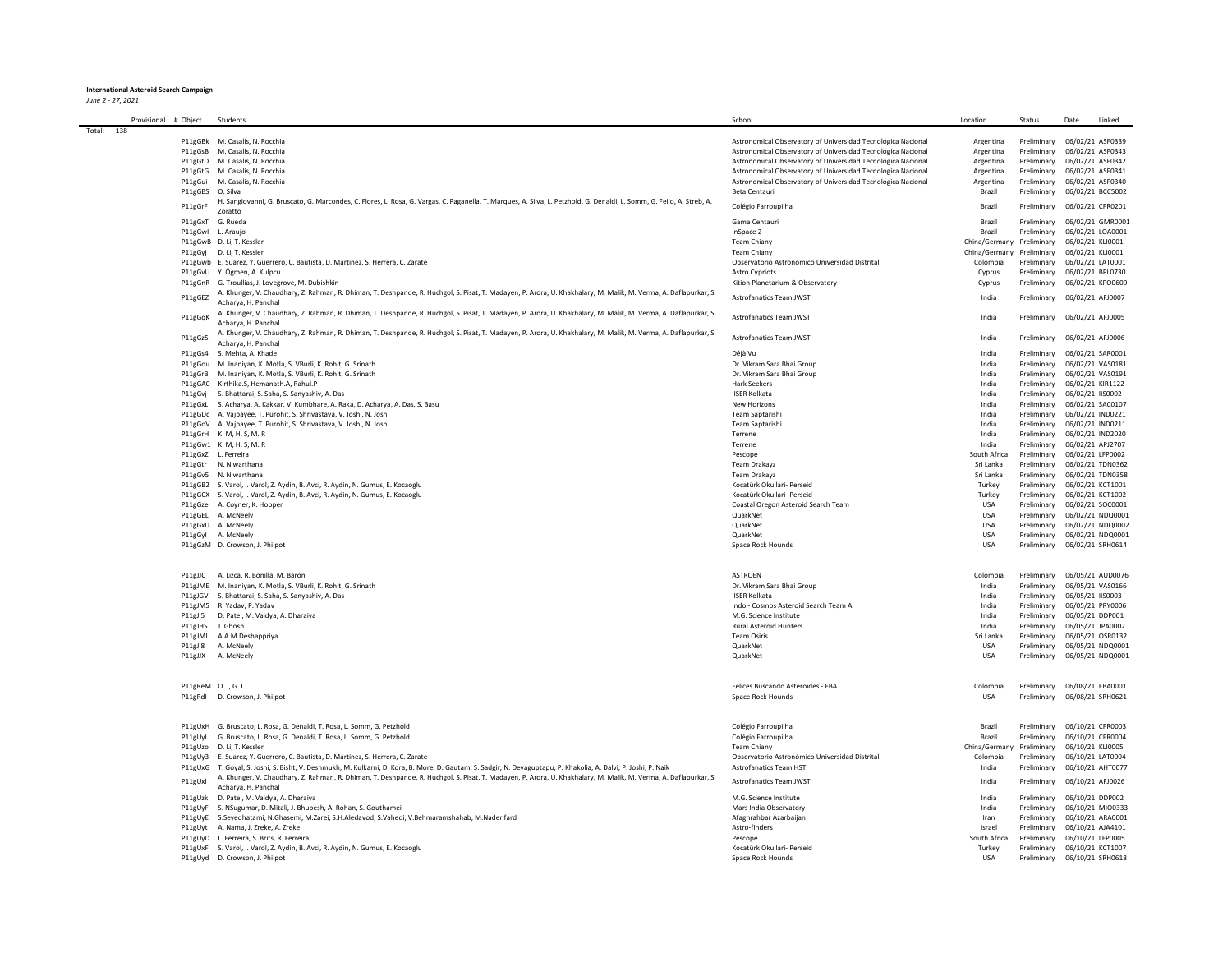| P11gY7z | C. Ruas, M. Rodrigues, I. Azevedo, D. Zanato                                                                                                             | Colegio Avance                                               | Brazil          | Preliminary | 06/11/21 CCR0001             |
|---------|----------------------------------------------------------------------------------------------------------------------------------------------------------|--------------------------------------------------------------|-----------------|-------------|------------------------------|
| P11gXU4 | D. Li, T. Kessler                                                                                                                                        | <b>Team Chiany</b>                                           | China/Germany   | Preliminary | 06/11/21 KLI0009             |
| P11gXTJ | 0.1.6.1                                                                                                                                                  | Felices Buscando Asteroides - FBA                            | Colombia        | Preliminary | 06/11/21 FBA0002             |
| P11gXSw | T. Goyal, S. Joshi, S. Bisht, V. Deshmukh, M. Kulkarni, D. Kora, B. More, D. Gautam, S. Sadgir, N. Devaguptapu, P. Khakolia, A. Dalvi, P. Joshi, P. Naik | <b>Astrofanatics Team HST</b>                                | India           | Preliminary | 06/11/21 AHT0087             |
| P11gXU3 | R. Yaday, P. Yaday                                                                                                                                       | Indo - Cosmos Asteroid Search Team A                         | India           | Preliminary | 06/11/21 PRY0011             |
| P11gY8s | R. Yaday, P. Yaday                                                                                                                                       | Indo - Cosmos Asteroid Search Team A                         | India           | Preliminary | 06/11/21 PRY0012             |
| P11gY7n | D. Patel, M. Vaidva, A. Dharaiva                                                                                                                         | M.G. Science Institute                                       | India           | Preliminary | 06/11/21 DDP004              |
| P11gY87 | S. NSugumar, D. Mitali, J. Bhupesh, A. Rohan, S. Gouthamei                                                                                               | Mars India Observatory                                       | India           | Preliminary | 06/11/21 MIO0334             |
| P11gXTU | A. Vajpayee, T. Purohit, S. Shrivastava, V. Joshi, N. Joshi                                                                                              | <b>Team Santarishi</b>                                       | India           | Preliminary | 06/11/21 IND0212             |
| P11gXU9 | K. Tanishga, G. Alysia, G. Bridgit                                                                                                                       | The Asteroid Chasers<br>The Asteroid Chasers                 | India           | Preliminary | 06/11/21 TAC0021             |
| P11gY7f | K. Tanishga, G. Alysia, G. Bridgit                                                                                                                       |                                                              | India           | Preliminary | 06/11/21 TAC0020             |
| P11gY6X | L. D'Avino, A. Catapano, M. Corbisiero, G. Ruggiero<br>N. Niwarthana                                                                                     | AstroCampania-OASDG R01                                      | Italy           | Preliminary | 06/11/21 AC37011             |
| P11gY8J |                                                                                                                                                          | Team Drakayz                                                 | Sri Lanka       | Preliminary | 06/11/21 TDN0369             |
| P11gXT6 | K. Lacin, G. Bircan, A. Sirinbas, Z. Egerci, O. Altin, I. Kucukcirit                                                                                     | Kocatürk Okullari-Andromeda                                  | Turkey          | Preliminary | 06/11/21 KCT3804             |
| P11gXTi | K. Lacin, G. Bircan, A. Sirinbas, Z. Egerci, O. Altin, I. Kucukcirit                                                                                     | Kocatürk Okullari-Andromeda                                  | Turkey          | Preliminary | 06/11/21 KCT3805             |
| P11gXU1 | N. Cho, S. Harris, S. Harris                                                                                                                             | Falcon                                                       | <b>USA</b>      | Preliminary | 06/11/21 FAL0130             |
| P11gXUF | N. Cho. S. Harris, S. Harris                                                                                                                             | Falcon                                                       | <b>USA</b>      | Preliminary | 06/11/21 FAL0127             |
| P11gY7K | A. McNeely                                                                                                                                               | QuarkNet                                                     | <b>USA</b>      | Preliminary | 06/11/21 NDQ0001             |
| P11gZFX | M. Casalis, N. Rocchia                                                                                                                                   | Astronomical Observatory of Universidad Tecnológica Nacional | Argentina       | Preliminary | 06/12/21 ASF0350             |
| P11gZPO | M. Casalis, N. Rocchia, E. Benvenuto                                                                                                                     | Astronomical Observatory of Universidad Tecnológica Nacional | Argentina       | Preliminary | 06/12/21 ASF0348             |
| P11gZL5 | A. Moreschi                                                                                                                                              | Chopi                                                        | Argentina       | Preliminary | 06/12/21 ACM0010             |
| P11gZH8 | O. Silva                                                                                                                                                 | Beta Centauri                                                | Brazil          | Preliminary | 06/12/21 BCC5009             |
| P11gZW9 | C. Ruas, M. Rodrigues, I. Azevedo, D. Zanato, K. Lima                                                                                                    | Colegio Avance                                               | Brazil          | Preliminary | 06/12/21 CCR0001             |
| P11gZMJ | V.Radeva, A. Atanasov, O. Andrade, S. Boteva                                                                                                             | Student Astronomical Society - Naval Academy                 | <b>Bulgaria</b> | Preliminary | 06/12/21 RBAA001             |
| P11h08g | V.Radeva, A. Atanasov, O. Andrade, S. Boteva                                                                                                             | Student Astronomical Society - Naval Academy                 | <b>Bulgaria</b> | Preliminary | 06/12/21 RBAA002             |
| P11gZL7 | J. Berrouet, L. Barreto, S. Restrepo, S. García, J. Ramírez, L. Gómez, V. Torres                                                                         | Gruno Pyxis de Astronomía                                    | Colombia        | Preliminary | 06/12/21 GPA0005             |
| P11gZNd | E. Suarez, Y. Guerrero, C. Bautista, D. Martinez, S. Herrera, C. Zarate, O. Benavides, O. Cortes                                                         | Observatorio Astronómico Universidad Distrital               | Colombia        | Preliminary | 06/12/21 LAT0006             |
| P11h06e | E. Suarez, Y. Guerrero, C. Bautista, D. Martinez, S. Herrera, C. Zarate, O. Benavides, O. Cortes                                                         | Observatorio Astronómico Universidad Distrital               | Colombia        | Preliminary | 06/12/21 LAT0007             |
| P11gZRI | Y. Ögmen, A. Kulpcu                                                                                                                                      | Astro Cypriots                                               | Cyprus          | Preliminary | 06/12/21 BPL0735             |
| P11gZSU | Y. Ögmen, A. Kulpcu                                                                                                                                      | <b>Astro Cypriots</b>                                        | Cyprus          | Preliminary | 06/12/21 BPL0736             |
| P11h08D | Y. Ögmen, A. Kulpcu                                                                                                                                      | <b>Astro Cypriots</b>                                        | Cyprus          | Preliminary | 06/12/21 BPL0733             |
| P11gZQf | G. Troullias, J. Lovegrove, M. Dubishkin                                                                                                                 | Kition Planetarium & Observatory                             | Cyprus          | Preliminary | 06/12/21 KPO0613             |
| P11h03o | G. Troullias, J. Lovegrove, M. Dubishkin                                                                                                                 | Kition Planetarium & Observatory                             | Cyprus          | Preliminary | 06/12/21 KPO0614             |
| P11gZLL | T. Goyal, S. Joshi, S. Bisht, V. Deshmukh, M. Kulkarni, D. Kora, B. More, D. Gautam, S. Sadgir, N. Devaguptapu, P. Khakolia, A. Dalvi, P. Joshi, P. Naik | <b>Astrofanatics Team HST</b>                                | India           | Preliminary | 06/12/21 AHT0130             |
| P11gZSA | T. Goyal, S. Joshi, S. Bisht, V. Deshmukh, M. Kulkarni, D. Kora, B. More, D. Gautam, S. Sadgir, N. Devaguptapu, P. Khakolia, A. Dalvi, P. Joshi, P. Naik | <b>Astrofanatics Team HST</b>                                | India           | Preliminary | 06/12/21 AHT0129             |
| P11gZVe | T. Goyal, S. Joshi, S. Bisht, V. Deshmukh, M. Kulkarni, D. Kora, B. More, D. Gautam, S. Sadgir, N. Devaguptapu, P. Khakolia, A. Dalvi, P. Joshi, P. Naik | <b>Astrofanatics Team HST</b>                                | India           | Preliminary | 06/12/21 AHT0118             |
| P11gZZ7 | T. Goyal, S. Joshi, S. Bisht, V. Deshmukh, M. Kulkarni, D. Kora, B. More, D. Gautam, S. Sadgir, N. Devaguptapu, P. Khakolia, A. Dalvi, P. Joshi, P. Naik | Astrofanatics Team HST                                       | India           | Preliminary | 06/12/21 AHT0122             |
| P11gZQU | S. Mehta, A. Khade, R. Sahu                                                                                                                              | Déià Vu                                                      | India           | Preliminary | 06/12/21 SAR0002             |
| P11gZlq | B. Rishita, V. Chetana                                                                                                                                   | Friends Forever                                              | India           | Preliminary | 06/12/21 FFR1006             |
| P11gZNV | B. Rishita, V. Chetana                                                                                                                                   | <b>Friends Forever</b>                                       | India           | Preliminary | 06/12/21 FFR1003             |
| P11gZPr | B. Rishita, V. Chetana                                                                                                                                   | <b>Friends Forever</b>                                       | India           | Preliminary | 06/12/21 FFR1005             |
| P11gZG0 | R. Yaday, P. Yaday                                                                                                                                       | Indo - Cosmos Asteroid Search Team A                         | India           | Preliminary | 06/12/21 PRY0016             |
| P11gZQM | R. Yaday, P. Yaday                                                                                                                                       | Indo - Cosmos Asteroid Search Team A                         | India           | Preliminary | 06/12/21 PRY0017             |
| P11h02c | R. Yaday, P. Yaday                                                                                                                                       | Indo - Cosmos Asteroid Search Team A                         | India           | Preliminary | 06/12/21 PRY0013             |
| P11h09D | R. Yaday, P. Yaday                                                                                                                                       | Indo - Cosmos Asteroid Search Team A                         | India           | Preliminary | 06/12/21 PRY0014             |
| P11gZHB | S. NSugumar, D. Mitali, J. Bhupesh, A. Rohan, S. Gouthamei                                                                                               | Mars India Observatory                                       | India           | Preliminary | 06/12/21 MIO0342             |
| P11gZYP | K. Tanishga, G. Alysia, G. Bridgit                                                                                                                       | The Asteroid Chasers                                         | India           | Preliminary | 06/12/21 TAC0016             |
| P11gZHE | S.Seyedhatami, N.Ghasemi, M.Zarei, S.H.Aledavod, S.Vahedi, V.Behmaramshahab, M.Naderifard                                                                | Afaghrahbar Azarbaijan                                       | Iran            | Preliminary | 06/12/21 ARA0064             |
| P11gZOb | A. Nama, J. Zreke, A. Zreke                                                                                                                              | Astro-finders                                                | Israel          | Preliminary | 06/12/21 AIA6102             |
| P11h05i | A. Nama, J. Zreke, A. Zreke                                                                                                                              | Astro-finders                                                | Israel          | Preliminary | 06/12/21 AJA6101             |
| P11h07a | A. Nama, J. Zreke, A. Zreke                                                                                                                              | Astro-finders                                                | Israel          | Preliminary | 06/12/21 AJA5701             |
| P11h08w | L. Ferreira, S. Brits                                                                                                                                    | Pescope                                                      | South Africa    | Preliminary | 06/12/21 LFP0008             |
| P11gZGO | S. Varol, I. Varol, Z. Aydin, B. Avci, R. Aydin, N. Gumus, E. Kocaoglu                                                                                   | Kocatürk Okullari- Perseid                                   | Turkey          | Preliminary | 06/12/21 KCT1006             |
| P11gZKe | K. Lacin, G. Bircan, A. Sirinbas, Z. Egerci, O. Altin, I. Kucukcirit                                                                                     | Kocatürk Okullari-Andromeda                                  | Turkey          | Preliminary | 06/12/21 KCT3806             |
| P11gZK9 | S. Kocer, E. Kocer, M. Kocer                                                                                                                             | Kusadasi                                                     | Turkey          | Preliminary | 06/12/21 SEM8239             |
| P11h08m | A. McNeely                                                                                                                                               | QuarkNet                                                     | <b>USA</b>      | Preliminary | 06/12/21 NDQ0001             |
| P11gZLe | M. Hotka, B. Young, V. Grossi                                                                                                                            | Route 66 Rocks                                               | <b>USA</b>      | Preliminary | 06/12/21 MAH896              |
| P11gZRS | M. Hotka, B. Young, V. Grossi                                                                                                                            | Route 66 Rocks                                               | <b>USA</b>      | Preliminary | 06/12/21 MAH895              |
| P11gZS2 | M. Hotka, B. Young, V. Grossi                                                                                                                            | Route 66 Rocks                                               | <b>USA</b>      | Preliminary | 06/12/21 MAH897              |
| P11gZVx | M. Hotka, B. Young, V. Grossi                                                                                                                            | Route 66 Rocks                                               | <b>USA</b>      | Preliminary | 06/12/21 MAH901              |
| P11gZYV | M. Hotka, B. Young, V. Grossi                                                                                                                            | Route 66 Rocks                                               | <b>USA</b>      | Preliminary | 06/12/21 MAH902              |
| P11h03g | M. Hotka, B. Young, V. Grossi                                                                                                                            | Route 66 Rocks                                               | <b>USA</b>      | Preliminary | 06/12/21 MAH898              |
| P11gZKI | D. Crowson, J. Philpot                                                                                                                                   | Space Rock Hounds                                            | <b>USA</b>      | Preliminary | 06/12/21 SRH0623             |
| P11h01Y | D. Crowson, J. Philpot                                                                                                                                   | Space Rock Hounds                                            | <b>USA</b>      | Preliminary | 06/12/21 SRH0622             |
| P11h03F | D. Crowson, J. Philpot                                                                                                                                   | Space Rock Hounds                                            | <b>USA</b>      | Preliminary | 06/12/21 SRH0625             |
| P11h6xI | L. Araujo                                                                                                                                                | InSpace 2                                                    | Brazil          | Preliminary | 06/15/21 LOA0001             |
| P11h6wA | D. Li. T. Kessler                                                                                                                                        | <b>Team Chiany</b>                                           | China/Germany   | Preliminary | 06/15/21 KLI0012             |
|         | P11h6we D. Li. T. Kessler                                                                                                                                | <b>Team Chiany</b>                                           | China/Germany   | Preliminary | 06/15/21 KLI0010             |
| P11h6vn | O. Jonathan, L. G                                                                                                                                        | Felices Buscando Asteroides - FBA                            | Colombia        | Preliminary | 06/15/21 FBA0003             |
|         | P11h6wo J. Berrouet, L. Barreto, S. Restrepo, S. García, J. Ramírez, L. Gómez, V. Torres                                                                 | Grupo Pyxis de Astronomía                                    | Colombia        | Preliminary | 06/15/21 GPA0006             |
|         | P11h6xb B. Rishita, V. Chetana                                                                                                                           | <b>Friends Forever</b>                                       | India           |             | Preliminary 06/15/21 FFR1007 |
|         |                                                                                                                                                          |                                                              |                 |             |                              |